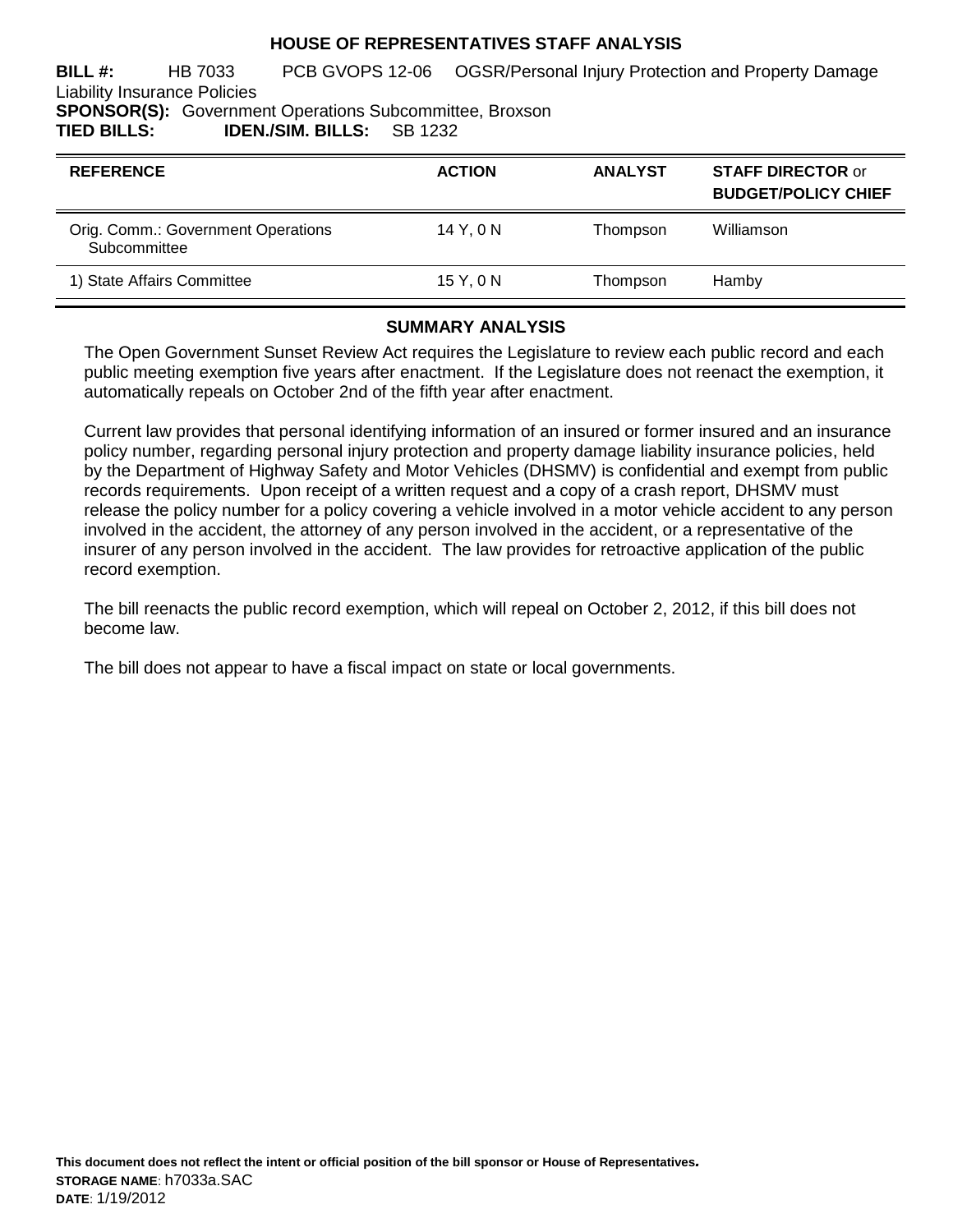## **FULL ANALYSIS**

## **I. SUBSTANTIVE ANALYSIS**

## A. EFFECT OF PROPOSED CHANGES:

## **Background**

#### Open Government Sunset Review Act

The Open Government Sunset Review Act<sup>1</sup> sets forth a legislative review process for newly created or substantially amended public record or public meeting exemptions. It requires an automatic repeal of the exemption on October 2nd of the fifth year after creation or substantial amendment, unless the Legislature reenacts the exemption.

The Act provides that a public record or public meeting exemption may be created or maintained only if it serves an identifiable public purpose. In addition, it may be no broader than is necessary to meet one of the following purposes:

- Allows the state or its political subdivisions to effectively and efficiently administer a governmental program, which administration would be significantly impaired without the exemption.
- Protects sensitive personal information that, if released, would be defamatory or would jeopardize an individual's safety; however, only the identity of an individual may be exempted under this provision.
- Protects trade or business secrets.  $\bullet$

If, and only if, in reenacting an exemption that will repeal, the exemption is expanded (essentially creating a new exemption), then a public necessity statement and a two-thirds vote for passage are required.<sup>2</sup> If the exemption is reenacted with grammatical or stylistic changes that do not expand the exemption, if the exemption is narrowed, or if an exception to the exemption is created<sup>3</sup> then a public necessity statement and a two-thirds vote for passage are not required.

#### No-Fault Motor Vehicle Insurance

Under a no-fault insurance system, medical and other benefits are provided without regard to fault in return for limitations on lawsuits for non-economic damages.

In Special Session C of 2007, the Legislature passed CS/HB 13C, which revived and reenacted the Florida Motor Vehicle No-Fault Law (No-Fault Law), effective January 1, 2008.<sup>4</sup> The No-Fault Law requires every owner and registrant of a motor vehicle that is required to be licensed and registered in this state to maintain \$10,000 worth of first-party insurance known as personal injury protection,<sup>5</sup> and \$10,000 worth of property damage liability coverage.<sup>6</sup>

Insurers must notify the named insured, in writing, that a cancellation or nonrenewal of the required policies will be reported to the Department of Highway Safety and Motor Vehicles (DHSMV), and that failure to maintain such coverage will result in the loss of registration and driving privileges in this state. Also, the notification must include the amount of the reinstatement fees. The insurer, however, is not civilly liable for failing to provide notice.<sup>7</sup>

To ensure compliance with the No-Fault Law, every insurer issuing either of the required policies must report information regarding renewal, cancellation, or nonrenewal to DHSMV within 45 days of the

 $\overline{a}$ 

**STORAGE NAME**: h7033a.SAC **PAGE: 2**

<sup>1</sup> Section 119.15, F.S.

<sup>2</sup> Section 24(c), Art. I of the State Constitution.

<sup>3</sup> An example of an exception to a public record exemption would be allowing another agency access to confidential or exempt records.

<sup>4</sup> Chapter 2007-324, L.O.F.; codified as ss. 627.730 - 627.7405, F.S.

<sup>5</sup> *See* ss. 627.733 and 627.736, F.S.

<sup>6</sup> Section 324.022, F.S.

<sup>7</sup> *See* s. 324.0221(1)(b), F.S.

**DATE**: 1/19/2012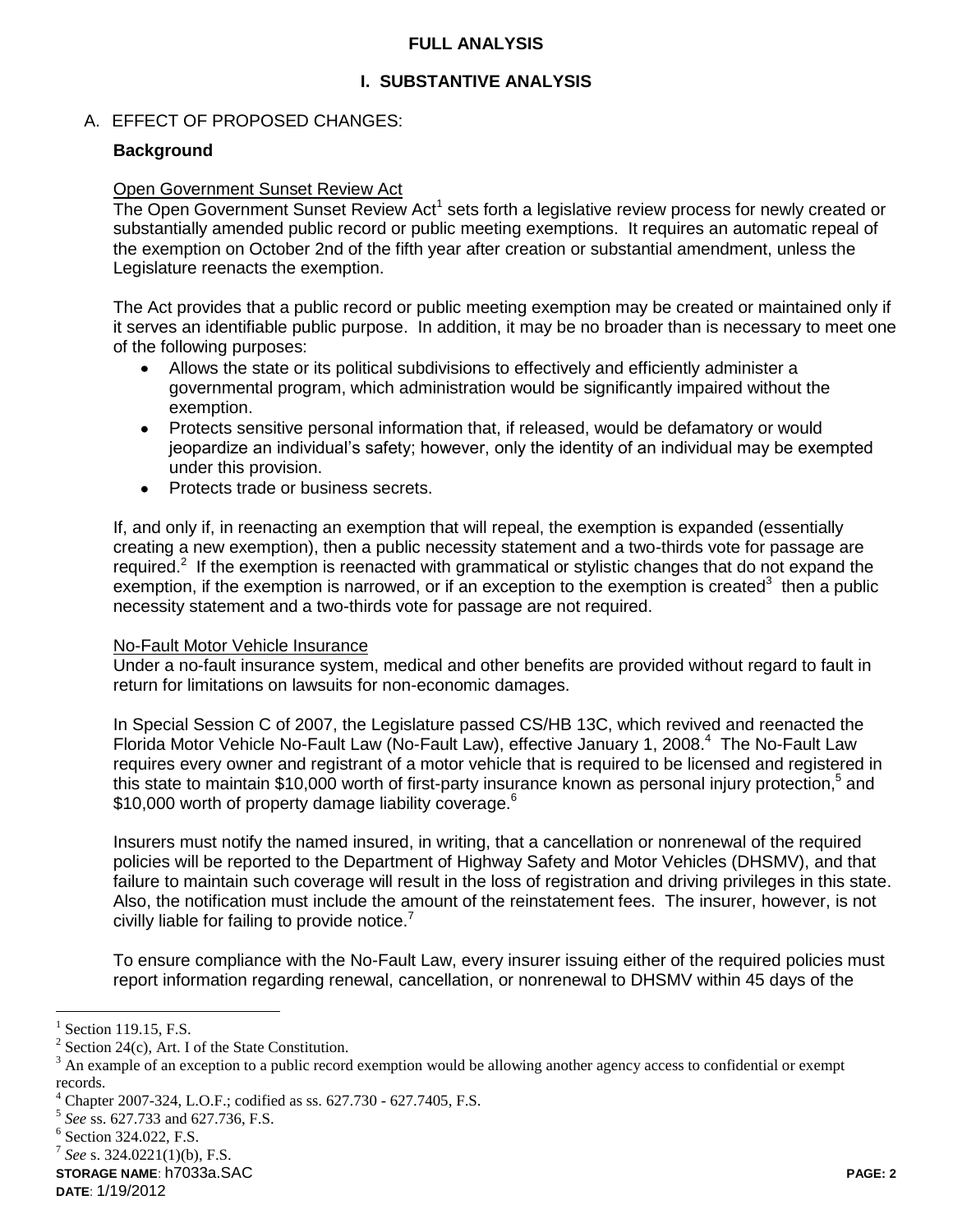effective date or within 30 days of the issuance of a new policy. The failure of an insurer to file the proper reports to DHSMV constitutes a violation of the Florida Insurance Code.<sup>8</sup> DHSMV only uses the information for enforcement and regulatory purposes.

## Public Record Exemption under Review

Current law provides that personal identifying information of an insured or former insured and an insurance policy number, regarding personal injury protection and property damage liability insurance policies, held by DHSMV is confidential and exempt<sup>9</sup> from public records requirements. Upon receipt of a written request and a copy of a crash report,  $10$  DHSMV must release the policy number for a policy covering a vehicle involved in a motor vehicle accident to:

- Any person involved in the accident:
- The attorney of any person involved in the accident; or
- A representative of the insurer of any person involved in the accident.<sup>11</sup>

The law provides for retroactive application of the public record exemption.<sup>12</sup>

Pursuant to the Open Government Sunset Review Act, the exemption will repeal on October 2, 2012, unless reenacted by the Legislature.<sup>13</sup>

#### **Effect of Bill**

The bill removes the repeal date, thereby reenacting the public record exemption for personal identifying information of an insured or former insured and an insurance policy number held by DHSMV. It also codifies in law the original effective date of the exemption for purposes of determining when retroactive application took effect.

B. SECTION DIRECTORY:

Section 1 amends s. 324.242, F.S., to reenact the public record exemption for the Florida Motor Vehicle No-Fault Law.

Section 2 provides an effective date of October 1, 2012.

## **II. FISCAL ANALYSIS & ECONOMIC IMPACT STATEMENT**

- A. FISCAL IMPACT ON STATE GOVERNMENT:
	- 1. Revenues:

None.

2. Expenditures:

None.

 $\overline{a}$ 

**STORAGE NAME**: h7033a.SAC **PAGE: 3**

<sup>8</sup> *See* s. 324.0221(1)(a), F.S.

 $9$  There is a difference between records the Legislature designates as exempt from public record requirements and those the Legislature deems confidential and exempt. A record classified as exempt from public disclosure may be disclosed under certain circumstances. (*See WFTV, Inc. v. The School Board of Seminole*, 874 So.2d 48, 53 (Fla. 5th DCA 2004), review denied 892 So.2d 1015 (Fla. 2004); *City of Riviera Beach v. Barfield*, 642 So.2d 1135 (Fla. 4th DCA 1994); *Williams v. City of Minneola*, 575 So.2d 687 (Fla. 5th DCA 1991) If the Legislature designates a record as confidential and exempt from public disclosure, such record may not be released, by the custodian of public records, to anyone other than the persons or entities specifically designated in the statutory exemption. (*See* Attorney General Opinion 85-62, August 1, 1985).

<sup>&</sup>lt;sup>10</sup> Sections 316.065, 316.066, and 316.068, F.S., provide crash report requirements.

 $11$  Section 324.242(2), F.S.

<sup>&</sup>lt;sup>12</sup> Section 324.242(3), F.S.

<sup>&</sup>lt;sup>13</sup> Section 324.242(4), F.S.